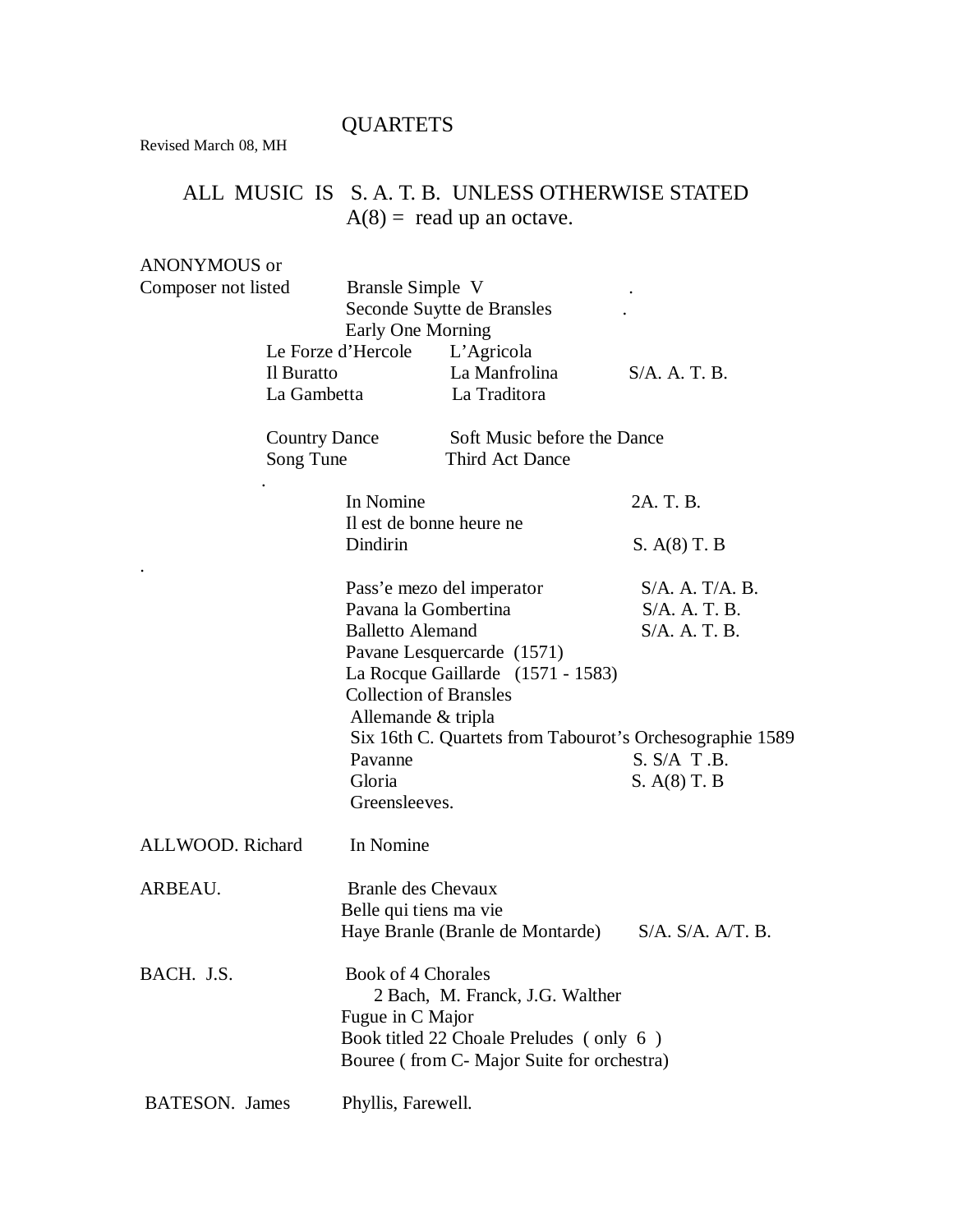| BLITHMAN.                                               | Gloria Tibi Trinitas.                                                                                                |                                                         |
|---------------------------------------------------------|----------------------------------------------------------------------------------------------------------------------|---------------------------------------------------------|
| FARNABY. Giles                                          | His Humour                                                                                                           |                                                         |
| BYRD. Wm<br><b>CANCIONERO DE PALACIO: 4 Villancicos</b> | The Queens Alman and Galliard.<br>Fantazia a 4.<br>Dindirin, Dindirin; Dentro en el vergel; Cucu, Cucu; Pase el agoa |                                                         |
| <b>CASAZZA</b>                                          | <b>Black Alman</b>                                                                                                   | S. A(8) T. B.                                           |
| CAVACCIO Giovanni                                       | <b>Canzon Francese</b>                                                                                               |                                                         |
| <b>CLAUDIN</b>                                          | Allez Soupris and                                                                                                    |                                                         |
| John Coperario                                          | 2 Bransles by Jean Estree.                                                                                           |                                                         |
| COPERARIO, John                                         | Skippers' Dance from Dances from Jacobean Masques.                                                                   |                                                         |
| DOWLAND, John                                           | $(3$ copies)                                                                                                         | 23 Pieces for 4 & 5 Recorders SATTB, SAATB, SSATB, SATB |
| DE SERMISY<br>PRAETORIUS. M )                           | Au joly bois<br><b>Branle</b> double                                                                                 | A. A/T. T. B.                                           |
| FRESCOBALBI G.                                          | Ricercare on 4 subjects<br>Canzoni Francese                                                                          | S. A. A/T B.                                            |
| <b>GABRIELLI, A.</b>                                    | Missa Brevis (incomplete)                                                                                            |                                                         |
| <b>GERVAIS.</b> Claude                                  | Allemande 1.<br>2.                                                                                                   | $S/A/T$ . $S/T$ . $T/A$ . B.<br>S. S/A. T/A. T/B.       |
| GIBBONS. Orlando                                        | Pavanne Lord Salisbury<br>Pavanne & Galliard Lord Salisbury.                                                         |                                                         |
| <b>GUAMI</b> Gioseppe                                   | La Todeschino                                                                                                        | S/A. A. T. B.                                           |
|                                                         | La Vaga<br>La Ondeggiante                                                                                            | S. A. T/A. B.                                           |
| HANDEL Geo: P.                                          | Overture for St Cecilia's Day.                                                                                       |                                                         |
| HENESTROSO de Venegas Canciones 1557                    |                                                                                                                      | S. A. A/T B.                                            |
| <b>HEURTEUR</b>                                         | Allons ung pue                                                                                                       |                                                         |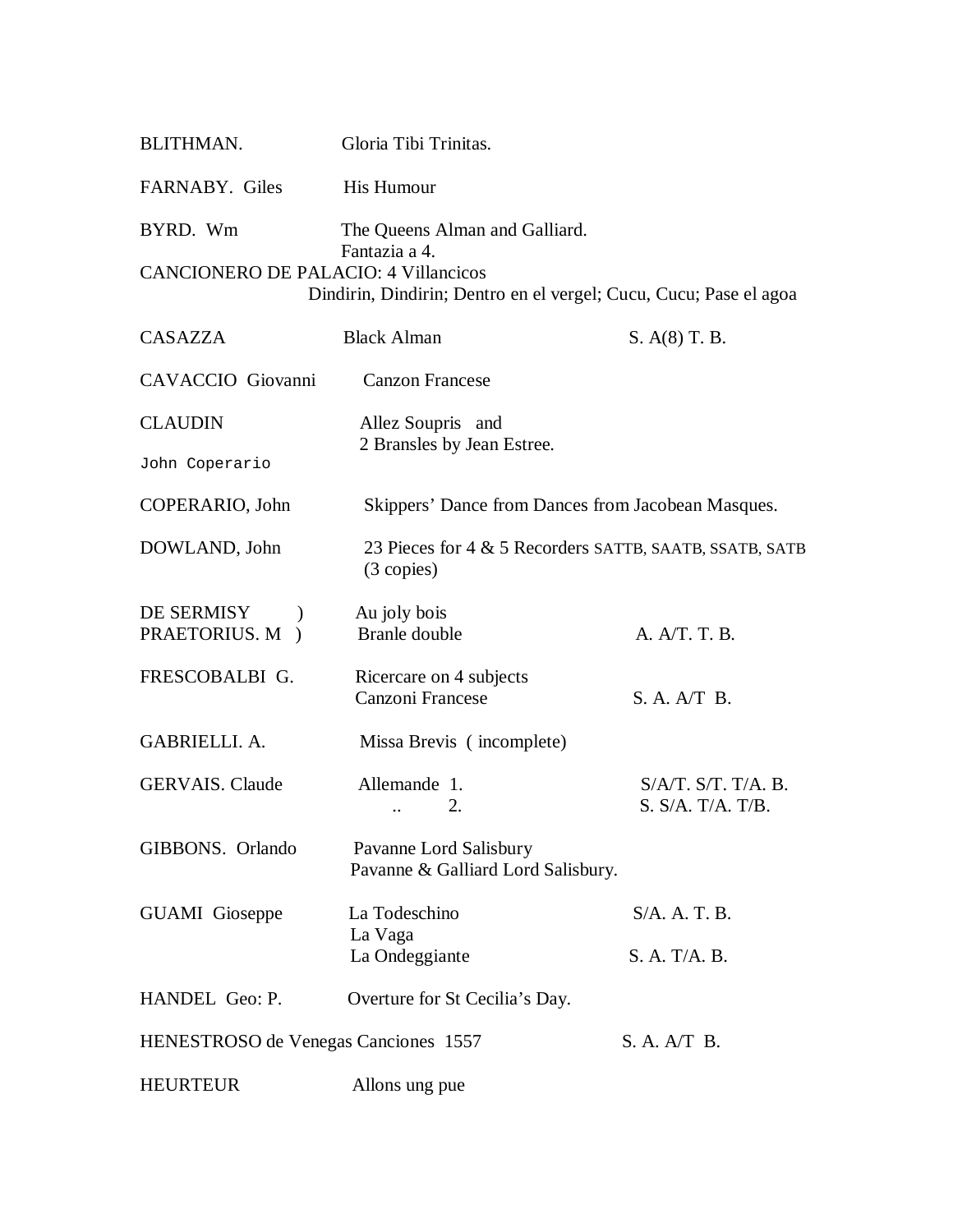| <b>ISAAC.</b> Heinrich           | Three Polyphonic Songs.                                                                                                                                                                                                             |                                        |
|----------------------------------|-------------------------------------------------------------------------------------------------------------------------------------------------------------------------------------------------------------------------------------|----------------------------------------|
| <b>LULLY</b> Jean-Baptiste       | Les Folies D' Espagne.                                                                                                                                                                                                              |                                        |
| PEZEL. J.                        | Gavotte                                                                                                                                                                                                                             |                                        |
| <b>MODERNE.</b> Jaques           | <b>Frohliche Music</b><br>Branle de Bourgoigne<br>Branle Bourgoigne &<br>Pavana La Gaiette                                                                                                                                          | S. S/A. A/T. T/B.<br>S. S/A. A/T. T/B. |
| <b>MONTE.</b> Filip              | Canzona                                                                                                                                                                                                                             |                                        |
| MACQUE. Giovanni                 | Cansonanze Stravaganti<br>Canzon a la Francese                                                                                                                                                                                      | S. T. T. B.                            |
| MANSCHERA. Fiorentio Canzona.    |                                                                                                                                                                                                                                     |                                        |
| NEGRI.                           | Brando (Alto Regina)                                                                                                                                                                                                                |                                        |
| <b>OCKEGHEIN. J</b>              | Sanctus - from Missa Protionum                                                                                                                                                                                                      |                                        |
| <b>PACHELEBEL</b>                | Canon                                                                                                                                                                                                                               | 3T. B. or S. 2t. T/B.                  |
| PALESTRINA Pier:                 | Ricercare.                                                                                                                                                                                                                          |                                        |
| PASSEREAU.                       | Il est bel et bon.                                                                                                                                                                                                                  |                                        |
| PHALESE. Pierre                  | Lorayne Alman<br>Schiarazula Marazula                                                                                                                                                                                               | S. A(8). T. B.<br>S. S. A/T B.         |
| PIETRAGRUA                       | Two Canzone for 4 from Opus 1 -<br>La Casata & La Mendozza.                                                                                                                                                                         |                                        |
| PRAETORIUS. M                    | Branle double                                                                                                                                                                                                                       |                                        |
| PURCELL. Henry<br>1.<br>2.<br>3. | Five Instrumental Pieces;<br>March (The Married Beau)<br>Ritornella (Dido & Aeneas)<br>Second Act Tune. (Dioclesian)<br>Dance of Bacchanals<br>$\ldots$<br>Jig (The Gordian Knot untied)<br>Fantasia No: 12<br>Music to Dioclesian: |                                        |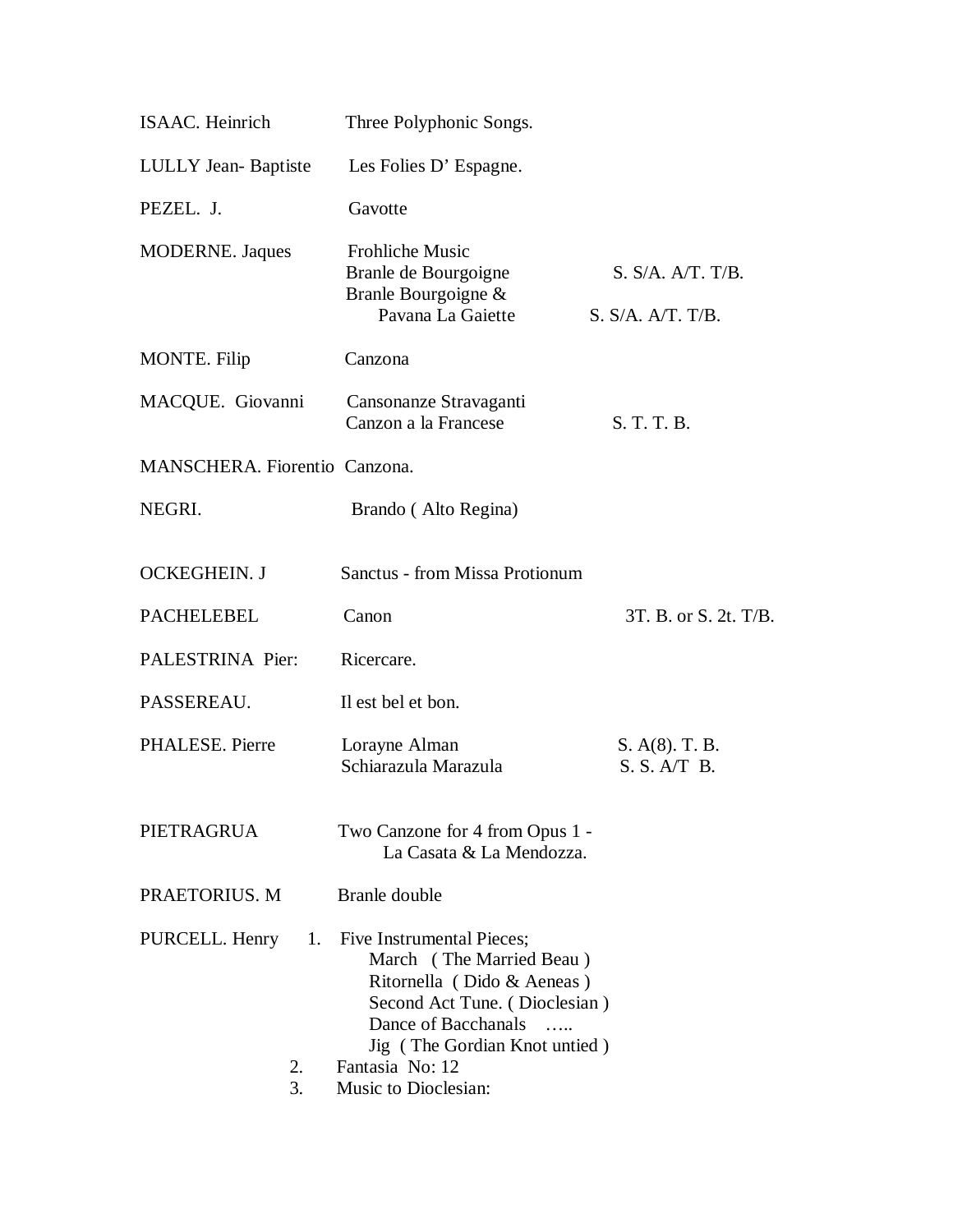|                         | <b>First Tune</b>                                |                     |  |
|-------------------------|--------------------------------------------------|---------------------|--|
|                         | <b>Butterfly Dance</b>                           |                     |  |
|                         | Dance                                            |                     |  |
|                         | Hornpipe.                                        |                     |  |
| 4.                      | First Set Of Pieces:                             |                     |  |
|                         | Hornpipe                                         |                     |  |
|                         | Jig                                              |                     |  |
|                         | If love's sweet passion $&$ Thus happy and free. |                     |  |
|                         | Monkey Dance,                                    |                     |  |
| 5.                      | Five Pieces from Abdelazar:                      |                     |  |
|                         | Rondeau                                          |                     |  |
|                         | Minuet and Jig<br>Air.                           |                     |  |
|                         |                                                  |                     |  |
|                         | Hornpipe                                         |                     |  |
| 6.                      | Five pieces from The Faerie Queen.               |                     |  |
| ROSSI. Salomon          | Sinfonien und Gaillarden                         |                     |  |
| <b>SANDRIN</b> Pierre   | Doulce memoire                                   | A. A. T. B.         |  |
| <b>SCARLATTI Domini</b> | Suite for Recorders<br>Pastorle                  |                     |  |
| <b>SCHEIN</b> Johann    | Allemande a 4<br>Booklet with 5 Allemandes       |                     |  |
| <b>SUSATO</b> Tielman   | Ronde                                            | S/A. A/T. A/T. B.   |  |
|                         | Pavanne                                          | S/A/T. S/T. S/T. B. |  |
|                         | Danse de Berger                                  | A. T. T. B.         |  |
|                         | Allemande                                        | S/A/T. S/T. S/T. B. |  |
|                         | Bergette "Sans Roche"                            |                     |  |
|                         | Parade de Bouffons                               | S. A/T. T/A. B.     |  |
| <b>TANENER John</b>     | In Nomine                                        |                     |  |
|                         |                                                  |                     |  |
| TETRE de Etienne        | Seconde suylte de Bransles                       |                     |  |
| <b>TOMKINS Thomas</b>   | Fantasy                                          |                     |  |
| VECCHI Orazio           | Fantasia a 4                                     | S. A. T/A. B.       |  |
| <b>VOELCKEL Samuel</b>  | Courante                                         |                     |  |